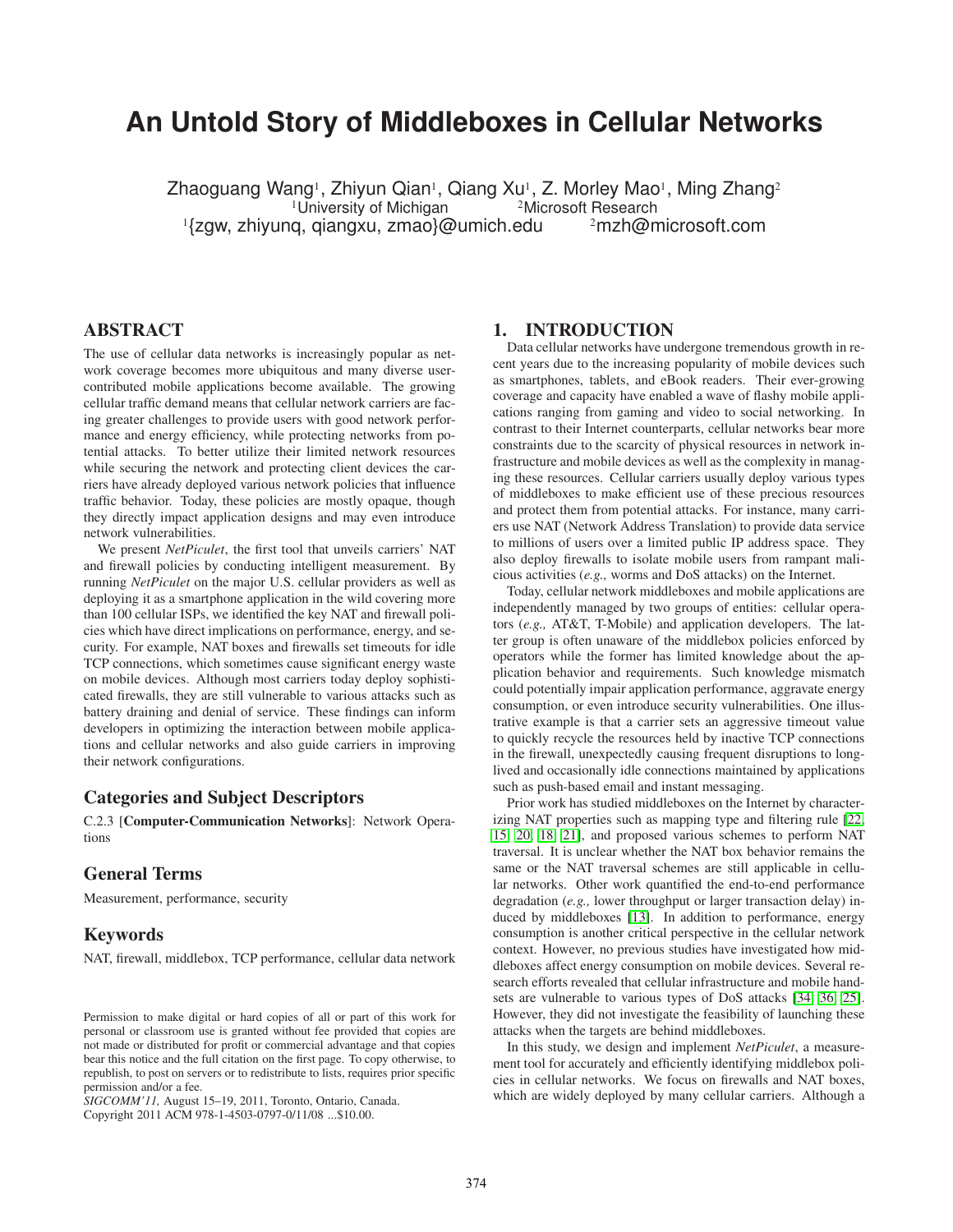carrier may employ many policies, we focus on those that directly impact mobile users and their applications in terms of important properties including connectivity, performance, energy consumption, and security. Informed by our findings, we propose new techniques and modifications to applications to better cope with existing policies. We also offer concrete suggestions on policy changes for carriers to improve the experience and protection of their mobile users as well as robustness of their network infrastructure in response to attacks.

We released *NetPiculet* on Android Market in January 2011 and attracted 393 unique mobile users within merely two weeks. Leveraging the data from these users, we report our findings from 107 cellular carriers around the world. In particular, we studied the policies of two large nation-wide U.S. carriers in more depth and corroborated our findings carefully with controlled experiments. Due to security and privacy concerns, we anonymize their names and label them as Carrier A and Carrier B. We summarize our key findings as follows:

- In some cellular networks, a single mobile device can encounter more than one type of NAT, likely due to load balancing. We also discovered some NAT mappings increment external port number with time which was not documented in any prior NAT study. Accordingly, we develop new NAT traversal techniques to handle both cases.
- Four cellular networks are found to allow IP spoofing, which provides attack opportunities by punching holes on NATs and firewalls "on behalf of" a victim from inside the networks, and thus directly exposing the victim to further attacks from the Internet.
- Eleven carriers are found to impose a quite aggressive timeout value of less than 10 minutes for idle TCP connections, potentially frequently disrupting long-lived connections maintained by applications such as push-based email. The resulting extra radio activities on a mobile device could use more than 10% of battery per day compared to those under a more conservative timeout value (*e.g.,* 30 minutes).
- One of the largest U.S. carriers is found to configure firewalls to buffer out-of-order TCP packets for a long time, likely for the purpose of deep packet inspection. This unexpectedly interferes with TCP Fast Retransmit and Forward RTO-Recovery, severely degrading TCP performance triggered merely by a single packet loss.
- At least one firewall of a major cellular ISP liberally accepts TCP packets within a very large window of sequence numbers, greatly facilitating the traditional blind data injection attacks, endangering connections that transfer relatively large amount of data (*e.g.,* streaming applications).
- Some cellular network firewalls do not immediately remove the TCP connection state after a connection is closed, allowing attackers to extend his attack on a victim even after the victim has closed the connection to a malicious server. This also dramatically lengthens the NAT traversal time to a few minutes, given that the same TCP five tuple cannot be reused quickly.

# **2. OVERVIEW**

Today's cellular data networks are susceptible to DoS attacks [\[34,](#page-11-6) [36,](#page-11-7) [25\]](#page-11-8) and face the problem of IPv4 address depletion, which prompts carriers to deploy NATs and firewalls at network boundaries to protect cellular infrastructure and mobile users from unsolicited traffic from the Internet and to effectively share public IP



<span id="page-1-0"></span>**Figure 1: Physical view of the NetPiculet system**

| Count                                                     | Technology | Continent |  |  |                   |  | IP address |  |  |     |    |
|-----------------------------------------------------------|------------|-----------|--|--|-------------------|--|------------|--|--|-----|----|
| by # of UMTS EVDO EU AS NA SA AU AF Public Private Both   |            |           |  |  |                   |  |            |  |  |     |    |
| Carriers                                                  | 97         | 10        |  |  | 46   26   20   11 |  |            |  |  |     | 10 |
| <b>Users</b>                                              | 246        | 148       |  |  | 113 35 231 11     |  |            |  |  | 316 |    |
| Some carriers assign both public and private IP addresses |            |           |  |  |                   |  |            |  |  |     |    |

<sup>2</sup> A single user is observed to have public IP or private IP at different times

<span id="page-1-1"></span>**Table 2: Properties of the studied carriers**

addresses. However, they also directly impact end-to-end performance, connectivity, energy consumption, and security. Popular mobile P2P applications, *e.g.,* Fring [\[5\]](#page-11-9) and Tango [\[6\]](#page-11-10) for video chatting, use NAT traversal to establish direct connections between peers behind NAT. Correctly determining the NAT mapping type and filtering policy is crucial for the success of NAT traversal. Firewalls attempt to block unwanted traffic by detecting anomalous traffic patterns. Such behavior, however, may tamper with TCP's control and feedback mechanism, resulting in longer transaction delay and higher energy consumption. Furthermore, firewalls in cellular networks must accommodate a diverse and large set of mobile devices and applications. Such flexibility may come at the expense of security, leaving opportunities for mindful attackers.

Our goal is to develop a tool that can help application designers gain insight into NAT and firewall policies in cellular networks and make targeted improvements to applications. It can also help carriers fine-tune their middlebox policies to attain better user experience and security. A few technical challenges remain. First, the middlebox policies in a cellular network can be quite complex and are usually proprietary. We need to design a suite of end-toend probes to accurately infer the policies and quantify their impact. Second, the middleboxes usually block unsolicited traffic from the Internet, making purely server-based probing infeasible. We need to carefully coordinate probing between a mobile client and an Internet server to infer these policies, while ensuring the policies inferred are not due to middleboxes on the Internet. Third, cellular carriers are diverse, often spanning a large geographic area and offering multiple types of subscription plan. We need to make our tool both efficient and user-friendly to attract different types of users from many carriers and locations.

We have built the *NetPiculet* tool that comprises of client software running on mobile devices inside cellular networks and a dedicated server on the Internet as shown in Figure [1.](#page-1-0) The server's upstream provider and border router are verified to not impose any restrictive policies. The client software is an Android application that is publicly available on the Android Market. In order to save both user time and device battery, except for the TCP connection timeout measurement running as a background service, the other tests are parallelized and finish within 10 seconds. By informing users about their network polices, *e.g.,* the feasibility of running P2P applications in their networks, the client software is able to attract users around the world. Both the server and client are implemented in C and Java with approximately 3000 LoC in total.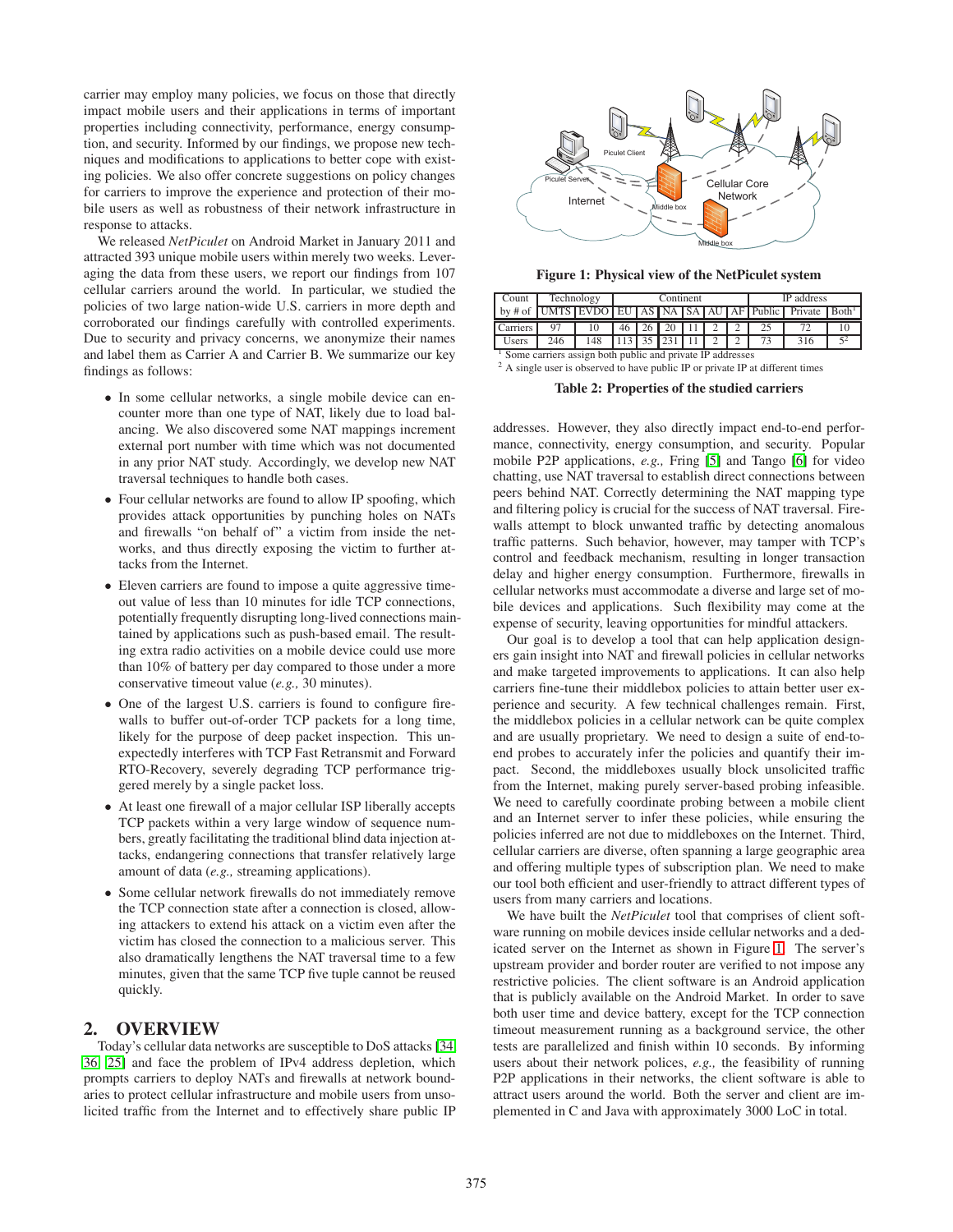| Category   | Policy                                                                                                                                                               | Main findings and implications                                                                                                                                                                                                                                                                                                                                                                                                                                                                                                   |
|------------|----------------------------------------------------------------------------------------------------------------------------------------------------------------------|----------------------------------------------------------------------------------------------------------------------------------------------------------------------------------------------------------------------------------------------------------------------------------------------------------------------------------------------------------------------------------------------------------------------------------------------------------------------------------------------------------------------------------|
| <b>NAT</b> | NAT Mapping type $(\S 3.1.1)$<br>Endpoint filtering $(\S 3.1.2)$<br>TCP state tracking $(§3.1.2)$<br>Filtering response $(\S 3.1.2)$<br>Packet mangling $(\S 3.1.2)$ | - A new NAT mapping was identified that increases external port number with time (§3.2.1)<br>- One device may experience more than one NAT mapping in the same cellular network (§3.2.1)<br>- New NAT traversal techniques are proposed to handle the challenges imposed by the above two findings (§3.3)                                                                                                                                                                                                                        |
| Firewall   | IP spoofing $(\S 4.1.1)$<br>Stateful firewall $(\S4.1.2)$<br>TCP connection timeout $(\S 4.1.3)$<br>Out-of-order packet buffering (§4.1.4)                           | - 4 large carriers allow IP spoofing, which weakens the network security (§4.2.1)<br>- 11 carriers timeout idle connections aggressively, which was test device energy (§4.3.1)<br>- One large U.S. carrier buffers out-of-order packets, which negatively affects TCP performance (§4.3.2)<br>- One large U.S. carrier sets a large TCP sequence window, which facilitates TCP RST attack (§4.3.3)<br>- Some carriers do not clear TCP state immediately after connection close, which invites battery draining attack (§4.3.4) |

<span id="page-2-2"></span>**Table 1:** *NetPiculet***'s key functionality, findings, and implications.**

Table [1](#page-2-2) summarizes the policies inferred by *NetPiculet* and where they are described. Because the TCP state diagram inference is time-consuming, we measure the full TCP state diagram only in local experiments and replace it with a simpler TCP connection timeout measurement in the released tool. Our results are based on two weeks of data collected in January 2011 from about 400 users in 107 carriers. Table [2](#page-1-1) breaks down the carriers and users by technology, continent, and IP type. Note that for certain type of tests we may observe smaller number of data points as some tests such as IP spoofing require root privilege which is not available on every phone. Also, NAT tests only consider the carriers that assign private IP addresses. Moreover, we conducted extensive local experiments to validate the findings and quantify their impact for two major U.S. carriers: Carrier A and Carrier B.

Although the policies in Table [1](#page-2-2) are associated with either NAT or firewall, we emphasize that this is simply a classification and may have little to do with the actual implementation. A carrier usually has a variety of options in implementing these policies. For instance, a single network device could have both the NAT and firewall functionalities. Our end-to-end probes treat NAT and firewall as black boxes, thus only inferring the *existence* of the policies but not their *inner workings*.

# **3. NAT POLICIES**

In this section, we study the feasibility of NAT traversal in cellular networks. We focus on TCP NAT traversal because it is much more challenging than UDP NAT traversal. Our findings, however, can be easily applied to UDP NAT traversal as well. We first provide some background knowledge on several key NAT properties related to NAT traversal and describe the methodology for measuring these properties. We then present the results from *NetPiculet* clients executed by 316 mobile users in 72 carriers with NAT boxes deployed. We identify a new NAT mapping that increments external port number with time. We also find that a single mobile device may encounter more than one NAT mapping. Since techniques for traversing NAT with such previously unknown behavior were not studied, we design and implement a light-weight scheme to traverse the new NAT mapping with high success rate.

# **3.1 Methodology**

At the high level, existing TCP NAT traversal approaches (*e.g.,* STUNT#1 [\[22\]](#page-11-0), STUNT#2 [\[18\]](#page-11-3), NATBlaster [\[15\]](#page-11-1), and P2PNAT [\[20\]](#page-11-2)) follow a similar idea. Two clients behind NAT first learn each other's external IP address through an out-of-band channel, *e.g.,* a third party server. Then both clients initiate a TCP connection to each other by sending a SYN packet, which creates a mapping on their own NATs. The destination port, which the SYN packet was sent to, is determined from *port prediction* based on the NAT mapping. The two connections are finally reconciled into one if the traversal succeeds. The key difference among various approaches is the distinct sequence of packets exchanged between two clients during the reconciliation process. Besides the NAT mapping, these

approaches also heavily depend on several other NAT properties, which will be described below.

# <span id="page-2-0"></span>*3.1.1 Identifying NAT Mapping*

A NAT box maps a TCP connection to an external endpoint (IP address and port) based on the TCP five tuple. Based on previous work [\[21\]](#page-11-4), the NAT box can map connections from *the same local endpoint* in the following ways:

- *Independent:* external endpoint remains the same for all connections.
- *Address and Port*<sub>δ</sub>: external endpoint changes when destination endpoint changes.
- *Connection*<sub>δ</sub>: external endpoint changes for each new connection.

The subscript  $\delta$  indicates how the external port number changes relative to its previous value. It can be either a fixed value *n* (usually  $n = 1$ ) or a random value *R*.

It is important for both clients to know each other's mapping type so that they can predict the external endpoint a new connection will use based on that of a previous connection. This allows each client to send a SYN packet to the appropriate external endpoint of the other client and create necessary connection mapping state on its own NAT.

To discover the mapping type of a NAT box, we follow the approach in previous work [\[21\]](#page-11-4) to create 12 back-to-back connections to 4 destinations (3 connections to each destination) while using the same local port. Different from prior approaches, we add another 12 connections to the same destination but with different local ports. As explained in [§3.2.1,](#page-3-0) this helps us discover a new time-dependent NAT mapping type.

# <span id="page-2-1"></span>*3.1.2 Identifying Other NAT Properties*

**Endpoint filtering:** A NAT box forwards an incoming packet to a destination based on its existing connection mapping state. A packet will be filtered if its destination address and port are not found in the maintained mapping state. Even if they do exist on the NAT, the packet can still be filtered based on its source address and/or port. This is referred to as the endpoint filtering policy.

To measure endpoint filtering policy, a *NetPiculet* client behind NAT first establishes a TCP connection to the *NetPiculet* server and thus creates the corresponding mapping state on the NAT. Outside the NAT, the *NetPiculet* server varies the source IP address and port and sends back SYN packets to the external endpoint of the connection established earlier. The client checks if it can receive the SYN packets from the server to determine the endpoint filtering policy.

**TCP state tracking:** A NAT may also track TCP state and filter certain sequence of TCP packets that are considered invalid. We test the following two types of packet sequence that are critical for existing TCP NAT traversal schemes (*e.g.,* STUNT#2, NATBlaster, and P2PNAT):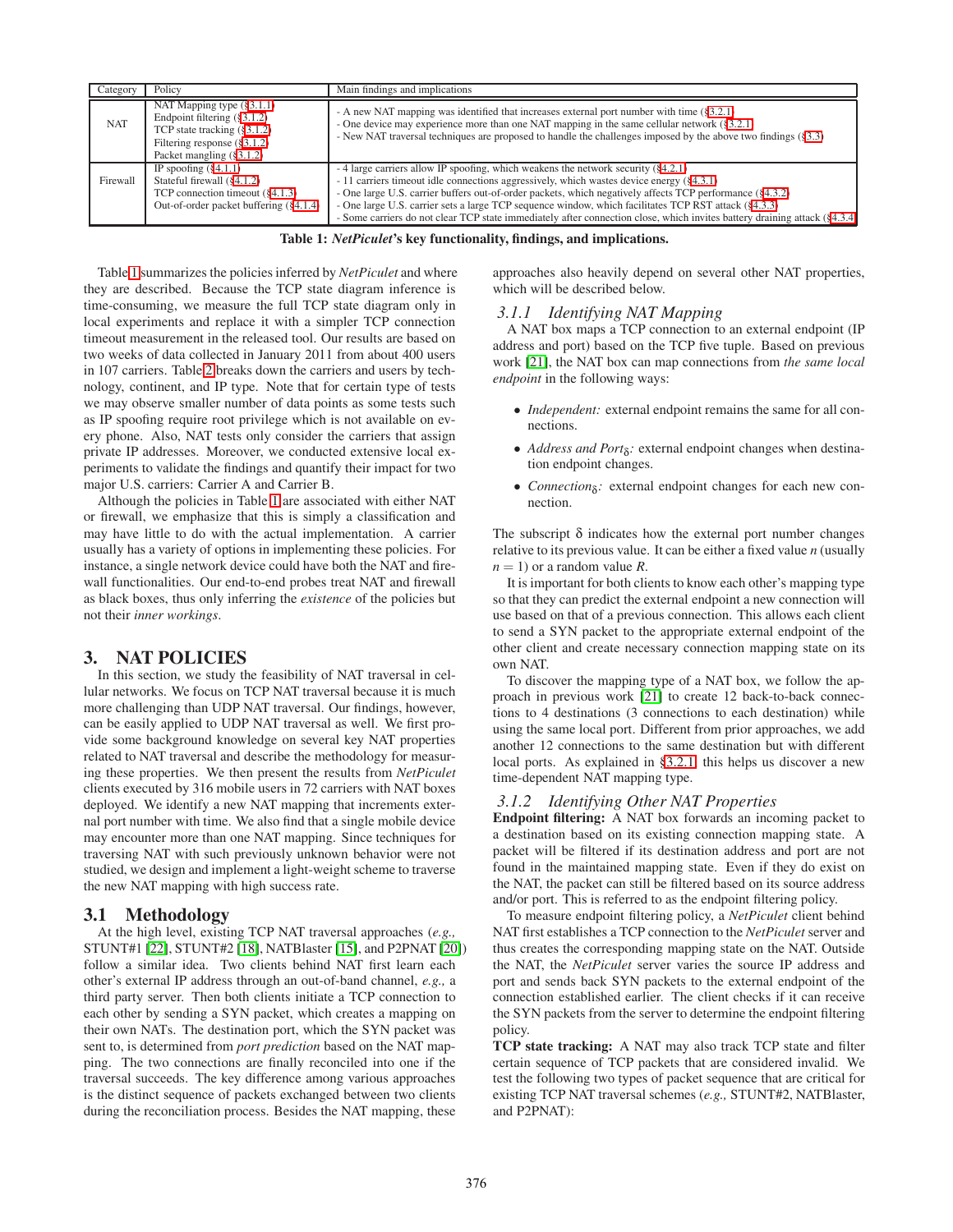| <b>NAT Mapping</b>                      | # carriers |
|-----------------------------------------|------------|
| Independent                             | 30         |
| Address and Port <sub>1</sub>           | 15         |
| Connection <sub>R</sub>                 | 19         |
| Connection $\tau$                       |            |
| Address and Port $_T$ & Connection $_T$ |            |
| Total                                   |            |

**Table 3: NAT mapping results for 72 cellular networks that deploy NAT boxes.**

- <span id="page-3-0"></span>• *SYN-out SYN-in* tests if a NAT allows an incoming SYN packet after an outgoing SYN.
- *SYN-out SYN-ACK-out* tests if a NAT allows a client to send out a SYN-ACK packet after sending a SYN packet.

**Filtering response:** Recall that at the beginning of NAT traversal, each client sends out a SYN packet to create a connection mapping on its own NAT. However, when the SYN packet reaches the other NAT, it could be dropped or trigger a TCP RST or ICMP packet. The returning RST or ICMP packet may cause the newly-created mapping to be removed from the NAT and thus disrupt the NAT traversal process.

To test the filtering response, the *NetPiculet* server sends SYN packets to some random ports on the external IP address of a preestablished TCP connection. If no response packet is received, it means the NAT box drops the packet.

**Packet mangling:** A NAT may mangle TCP packets by modifying sequence number, which is vital to STUN#1 and NATBlaster. To test if a NAT box implements this, the *NetPiculet* client sends several SYN packets to the *NetPiculet* server with a predefined sequence number. The server can check if the sequence numbers in the received packets match the predefined value.

# **3.2 NAT Characteristics**

# *3.2.1 NAT Mapping Results*

Table [3](#page-3-0) shows the NAT mapping results of 72 cellular carriers deploying NAT. A majority of them exhibit either *Independent* or *Address and Port*<sup>1</sup> mappings, which are quite easy to traverse. Surprisingly, 19 of them (26.4%) fall into *ConnectionR*, which cannot be handled by most existing NAT traversal schemes. This percentage number is significantly higher than the 0.5% number for home NAT boxes [\[21\]](#page-11-4). NATBlaster [\[15\]](#page-11-1) proposes to use the birthday paradox to deal with *ConnectionR*. However, NATBlaster requires root access to the mobile device, which is usually not easily obtained on mobile devices. The results suggest that NAT traversal is much more challenging in cellular networks.

**Time-dependent NAT mapping:** There are 8 carriers that were initially classified as *Connection<sub>R</sub>* or *Address and Port*<sub>1</sub>. However, a closer examination revealed that the external ports of the 24 connections created during the test are well correlated with time. To further validate this observation, we conducted controlled experiments in Carrier B's network. We have a mobile client create new connections to the *NetPiculet* server with a random interval between 0 and 60 seconds. Each new connection uses the same destination port but a different local port so that it will be assigned a new external port by NAT. The experiment lasts half an hour. Figure [2](#page-3-1) plots the start time and external port number of each connection. It is clear that the external port number increases linearly with time, and it restarts from a small number after reaching the maximum value.

In Table [3,](#page-3-0) we use *Connection<sup>T</sup>* and *Address and Port<sup>T</sup>* to denote this new type of mapping. The former means the external port increments with time for each new connection. The latter means



<span id="page-3-1"></span>**Figure 2: External port number linearly increases over time for new connections in Carrier B's network. (Each square denotes a new connection.)**

the external port increments with time if a new connection has a different destination endpoint from the previous connection. Unaware of this new mapping type, existing NAT traversal schemes can easily misclassify it as *ConnectionR*. To traverse *ConnectionR*, NATBlaster [\[15\]](#page-11-1) proposes to use the birthday paradox by initiating 439 connections. Besides the heavy-weight design, it also requires root access to the mobile devices, which normal users do not have. In contrast, as shown in [§3.3,](#page-4-0) by leveraging the timedependent information we propose a light-weight traversal scheme for time-dependent mapping, which only requires initiating a few connections without any root privilege.

**Multiple NAT boxes for a single client:** Interestingly, Table [3](#page-3-0) shows that the *NetPiculet* clients in 3 carriers encounter two different mapping types. Sometimes, the connections from the same client are even assigned two distinct external IP addresses although the client's private IP address remains the same. To validate this observation, we conducted controlled experiments in Carrier B whose clients experience both *Connection*<sub>*T*</sub> and *Address and Port<sub><i>T*</sub></sub> mappings. By establishing many connections with different five tuples between a mobile client and the *NetPiculet* server, we found that the mapping type encountered by a connection is determined by its source and destination ports. If the two port numbers add up to an even number, the connection experiences *Address and Port<sup>T</sup>* mapping. Otherwise, the mapping type is  $Connection<sub>T</sub>$ . Similarly, a connection is mapped to one of two external IP addresses depending on the sum of the source and destination port numbers.

NAT boxes are usually deployed at the top of the network infrastructure hierarchy of a cellular network, *e.g.,* near GGSN (Gateway GPRS Support Nodes) [\[4\]](#page-11-11). They serve the aggregate traffic from a large number of mobile users. It is likely that a carrier deploys multiple NAT boxes to balance their load based on the hash of the five tuple (source and destination ports in Carrier B). This again may interfere with NAT traversal and will be further discussed in [§3.3.](#page-4-0)

### *3.2.2 Other NAT Results*

Because the *NetPiculet* client requires raw socket to measure the remaining four NAT properties, we are only able to report the results from users who run *NetPiculet* client with root privilege in 20 cellular networks shown in Table [4.](#page-4-1)

**Endpoint filtering:** All the 20 carriers (100%) employ *Address and Port* filtering, which requires the source IP address and port of an incoming packet to exactly match the destination IP address and port of an existing connection in NAT. This is the most restrictive filtering policy. Given that only 82% of home NATs use *Address and Port* filtering [\[21\]](#page-11-4), NAT traversal in cellular networks appears to be more challenging.

**TCP state tracking:** 18 carriers allow an incoming SYN packet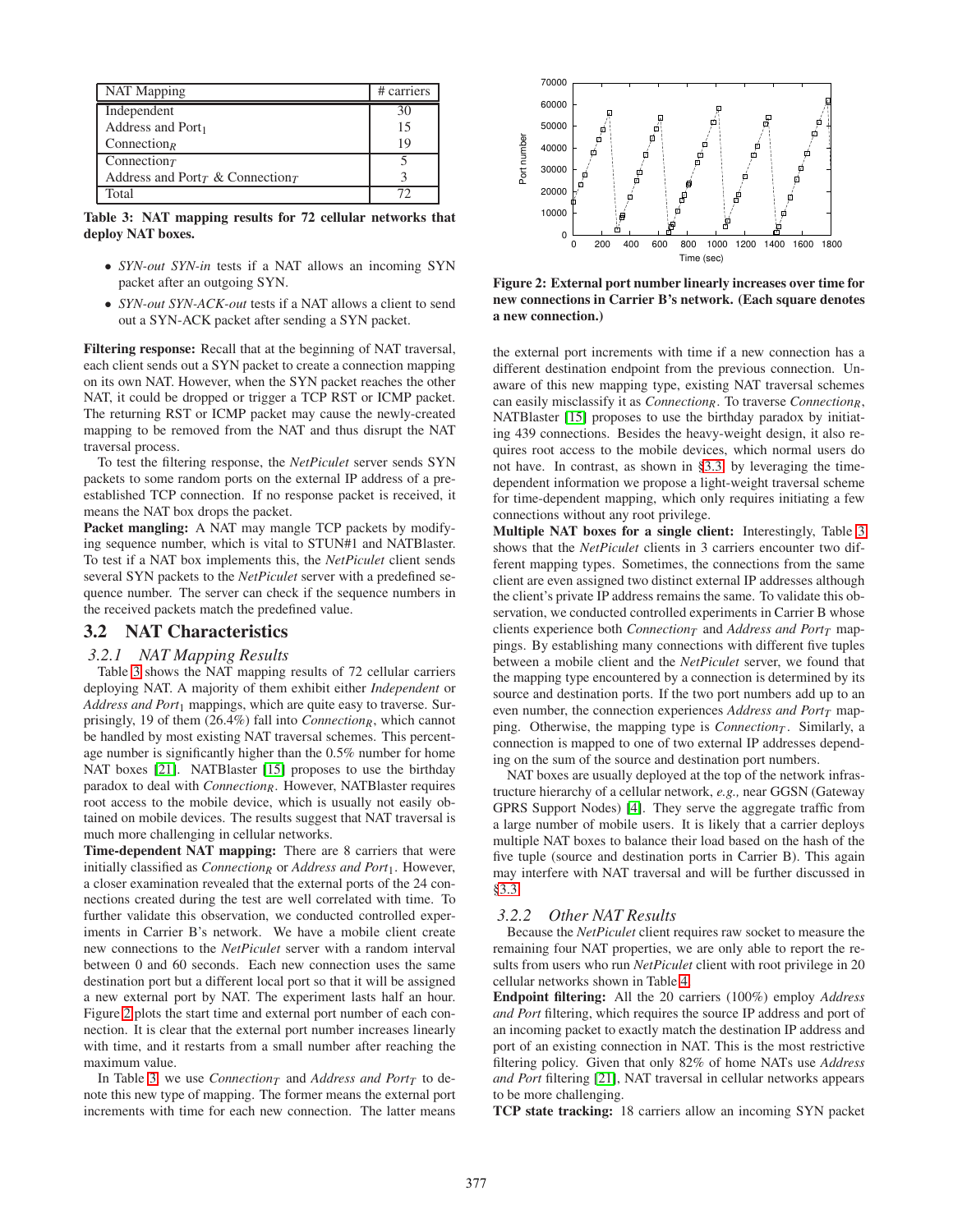| NAT property        | # carriers                    |  |  |  |
|---------------------|-------------------------------|--|--|--|
| Endpoint filtering  | 20 use Address and Port       |  |  |  |
| SYN-out SYN-in      | 18 allow, 2 disallow          |  |  |  |
| SYN-out SYN-ACK-out | 18 allow, 2 disallow          |  |  |  |
| Filtering response  | 19 silently drop, 1 sends RST |  |  |  |
| Packet mangling     | 0 modifies sequence number    |  |  |  |

<span id="page-4-1"></span>**Table 4: NAT properties for 20 cellular networks.**

after an outgoing SYN packet. 18 carriers allow an outgoing SYN-ACK packet following an outgoing SYN packet. One carrier in Hungary does not allow either sequence of packets. This suggests that the two underlying mechanisms (TCP simultaneous open and packet forging) of the existing NAT traversal schemes [\[21\]](#page-11-4) are still viable in most cellular networks that we studied.

**Filtering response:** 19 carriers drop unsolicited incoming SYN packets silently while only one carrier in France responds with RST packets. This means the NAT traversal process is unlikely to be disrupted by the removal of an existing connection mapping triggered by a RST packet.

Packet mangling: None of the 20 carriers modifies TCP sequence number. Hence, packet mangling does not appear to be an issue for NAT traversal in cellular networks.

# <span id="page-4-0"></span>**3.3 Implications on NAT Traversal**

As we have explained, the connections from a single mobile client may be handled by more than one NAT. Even worse, these NATs may have different mapping types and external IP addresses. Because the existing NAT traversal approaches assume a client is behind only one NAT box [\[21\]](#page-11-4), they will have trouble in determining the correct NAT mapping type and external IP address. For instance, suppose a client obtains two different external IP addresses (*IPs* and *IPc*) when connecting to the third-party server *S* and the other client *C* respectively. Then *C* will attempt to establish a connection to *IPs* learned from *S*. This attempt will fail because the NAT we studied applies *Address and Port* filtering and only permits connection to *IPs* from *S*.

**Handling NAT load balancing:** network load balancing is typically performed at the flow level, *e.g.,* based on the five tuple hash, to avoid packet reordering within a flow [\[16\]](#page-11-12). If the five tuple hash is configured statically, we need to discover the hash rule and only establish connections through the same NAT during NAT traversal. For instance, in Carrier B, we can ensure that the connections traverse only one NAT by making the sum of source and destination port numbers an even (or odd) number. We consider it as 2-way balancing solely based on our measurement observation. This problem becomes much more challenging if the hash function is more complicated, *e.g.,* based on the real-time load or n-way balancing where  $(n>2)$ . We leave it for our future study.

**Traversing time-dependent NAT:** Since the external port number linearly increments over time on this type of NAT, we can predict the port number according to the port increment rate  $r$  and elapsed time *t* between a new and an old connection. We now describe how to establish a connection between client<sub>a</sub> and client<sub>b</sub> behind an independent and a time-dependent NATs. Suppose  $\text{client}_b$  learns the external endpoint  $(1.2.3.4:5678)$  of client<sub>a</sub> through a third-party server *S*. Client<sub>*b*</sub> first creates two connections to *S* and 1.2.3.4:5678 respectively. It also records the time interval *t* between the two connections and sends the predicted port number increase ( $\delta = r \times t$ ) to *S*. Upon receiving this information, *S* relays the external port number of client<sub>*b*</sub>'s first connection (*e.g.,* 9000) and δ to client<sub>*a*</sub>. Client<sub>a</sub> then attempts to connect to client<sub>b</sub> from the same external endpoint (1.2.3.4:5678) to multiple destination ports in the range of  $[9000 + \delta - n, 9000 + \delta + n]$  (starting from the middle), until



<span id="page-4-2"></span>**Figure 3: Success rate for traversing independent and timedependent NATs.**

it successfully hits the true external port value of client*b*'s second connection. Here *n* is introduced to deal with imprecision in port prediction and is set to 15 by default.

Note that  $client_a$  must be behind an independent NAT for the traversal to succeed. Because it is difficult to precisely predict the external port of client<sub>*b*</sub>'s second connection, client<sub>*a*</sub> has to try multiple destination ports when connecting to client<sub>*b*</sub>. If client<sub>*a*</sub> is behind other types of NAT, *e.g., Address and Port*<sub>δ</sub> or *Connection*<sub>δ</sub>, the external port of client*a*'s trial connections will keep changing. Thus, a trial connection will be rejected by client<sub>*b*</sub>'s NAT (because of *Address and Port* filtering) even if it does hit the right destination port.

We implemented this traversal scheme on Android and studied the success rate for establishing a connection between a smartphone in Carrier A and one in Carrier B. We learned from our previous measurements that the two carriers use independent and time-dependent NAT mappings respectively. Figure [3](#page-4-2) shows the success rate of NAT traversal through 1,000 runs. The x-axis is the number of trials client<sub>a</sub> makes before successfully establishing a connection with client*b*. It also roughly corresponds to the number of seconds the NAT traversal takes to succeed since we use a one-second timeout between two consecutive trials. The figure shows an 80% success rate within 12 seconds. It is noteworthy that we also tried out two popular P2P video chatting applications on Android, Fring [\[5\]](#page-11-9) and Tango [\[6\]](#page-11-10), none of which can successfully establish direct TCP connection in the same experimental environment.

# **3.4 Summary**

To summarize our study on NAT in cellular networks.

- We discovered a previously-unknown NAT mapping that linearly increments port numbers with time. We designed and implemented a corresponding traversal scheme, which can succeed with high probability.
- A single mobile client may encounter more than one NAT mapping in cellular networks, likely due to load balancing, which requires extra care to ensure the same mapping during the traversal process.
- 19 out of the 72 carriers we studied assign random ports for connections on their NATs, which is the worst scenario for NAT traversal. To better support P2P applications, we suggest operators and vendors implement or configure consistent mapping on their NATs.

# **4. FIREWALL POLICIES**

Firewalls are essential for carriers to protect their networks. As mentioned earlier, without such protection, attackers can more eas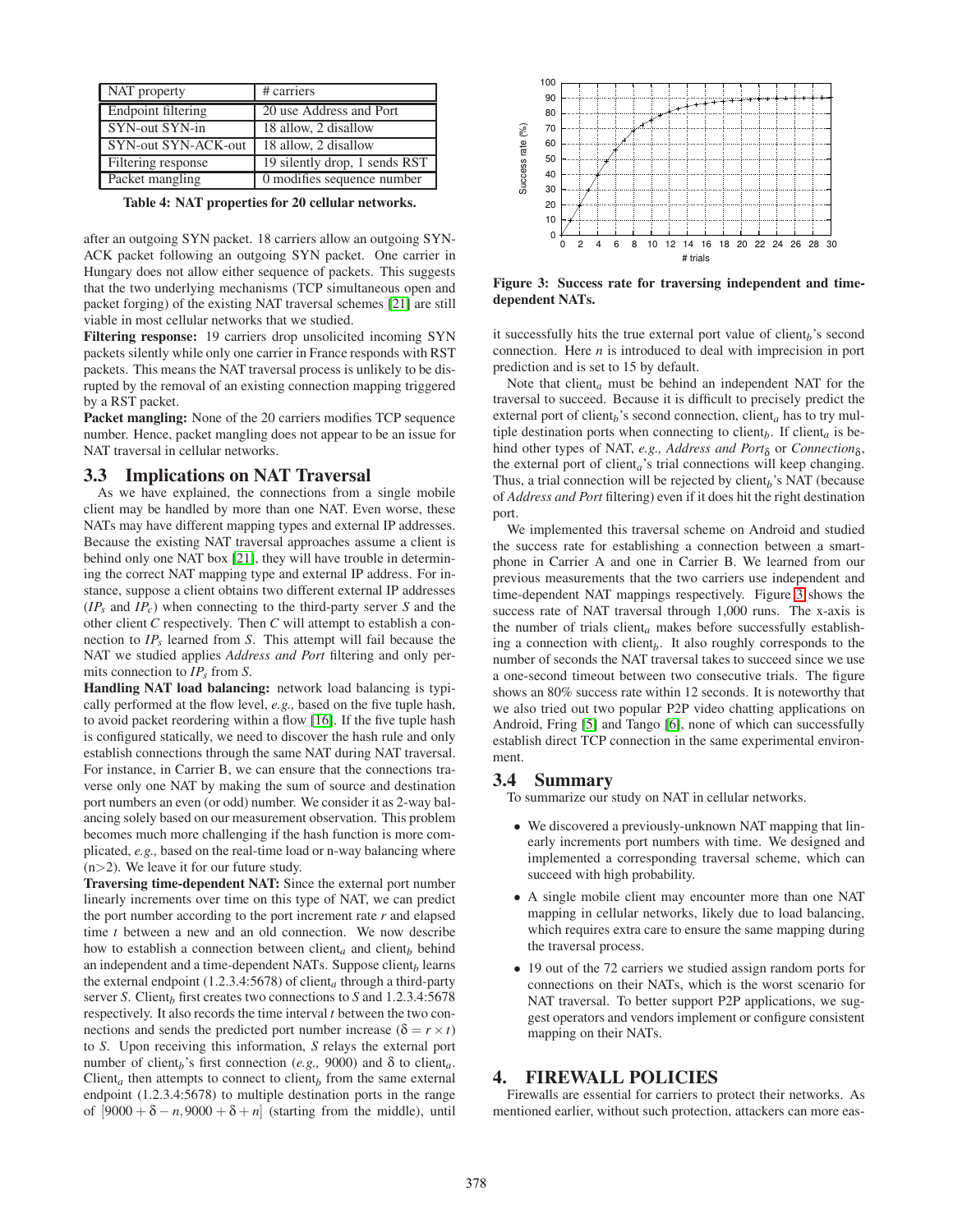ily launch various attacks targeting either the network infrastructure [\[26\]](#page-11-13) or mobile devices [\[32\]](#page-11-14). Even though some carriers deploy NATs, which naturally protect internal networks by dropping unsolicited incoming packets that do not have existing NAT mappings, they often still configure firewalls to further enhance network security (*e.g.,* by performing deep packet inspection and tracking TCP connection state). In this section, we study the key properties of firewalls in cellular networks from the perspective of their effectiveness to guard against potentially malicious traffic as well as policies that can negatively impact performance and energy. Indeed, we uncovered policies and configuration settings that unexpectedly impact both performance and energy.

## **4.1 Methodology**

*NetPiculet* consists of several firewall tests targeting different aspects of the firewall. We describe the motivation and methodology of those tests in this section. We study the properties of firewall policies in two aspects: IP spoofing and stateful firewall. IP spoofing policy is one that can be potentially overlooked but in fact can undermine the purpose of NAT and firewall to protect mobile phones from probing and scanning. Stateful firewall can impact reachability, affecting both security and performance.

# <span id="page-5-0"></span>*4.1.1 Testing IP Spoofing*

Previous study on Internet IP spoofing [\[14\]](#page-11-15) has shown that IP spoofing is still widely allowed. However, it unclear how prevalent it is in cellular networks. The unique implication of IP spoofing can be summarized in the following story [\[30\]](#page-11-16): There has been a well-known attack on jailbroken iPhones' sshd program where a default password is used. A worm scanned the public IP ranges and propagated via this weakness and eventually infected more than 21,000 phones.

Obviously, networks with NATs or firewalls that block unsolicited incoming traffic are not vulnerable to this worm, as external hosts cannot scan phones inside the cellular network. The ability to perform IP spoofing completely changes this by allowing a single phone to punch many holes on the NATs and firewalls, thus allowing external servers to scan the phones in the internal networks. More specifically, as long as the attacker controls a phone in the network, she can send spoofed SYN packets to an attackercontrolled server which can then send SYN back to the spoofed IP (victim). Besides scanning, attackers can also launch battery draining attacks [\[32\]](#page-11-14) by continuously sending packets to the target phones.

To determine whether a given phone's network allows IP spoofing, *NetPiculet* client modifies the source IP field in the IP header for outgoing TCP SYN packets. We randomly choose 10 source IP addresses in its own /24 and /16 IP prefixes and send a SYN packet using the chosen IP. The SYN packet is to mimic a legitimate TCP connection establishment request initiated by a device inside the cellular network which will be allowed by the firewall and NAT. We also studied UDP packets. Note that other packets are not of interest as they can be easily blocked by NAT. If the *Net-Piculet* server sees the corresponding public IP address translated by NAT, it records the spoofed private IP address, obtained from the payload, and the mapped public IP address pair and consider the carrier as permitting IP spoofing.

## <span id="page-5-1"></span>*4.1.2 Testing Stateful Firewall*

Stateful firewalls can determine legitimate packets under different connection states (*e.g.,* states associated with a TCP connection). In each state, only packets matching certain criteria are allowed to traverse through the firewall (for either incoming or outgoing traffic). For mobile carriers deploying NAT boxes (Carrier A and Carrier B), external traffic cannot reach devices directly without devices initiating an outbound connection first. Hence, the *Net-Piculet* client and server have to coordinate to reveal the firewall policies for those carriers. We first perform this test in a local environment setting to help us understand properties of interest, *i.e.,* those impact performance and security. We subsequently deployed only tests associated with such properties on *NetPiculet* client to ensure they finish quickly on end-users' phones.

Note that we verified using local experiments, the packet blocking behavior imposed by the firewall is applicable to both incoming and outgoing traffic. However, the net effect of which incoming and outgoing packets are allowed may not be symmetric because of the presence of NAT. Also, the buffering behavior described later in [§4.1.2](#page-5-1) applies to both directions as well.

Due to the popularity of TCP, we conduct controlled experiments between *NetPiculet* client and server to infer the firewall policies in various TCP states such as SYN-SENT, SYN-REVD, ESTAB-LISHED *etc.* Specifically, in each state, we perform the following tests:

- 1. Single packet filter test: Probing using SYN, SYN-ACK, ACK, DATA, FIN, RST packets from the *NetPiculet* server to check if they are allowed.
- 2. Timeout test for each state: If any such probing packet is allowed, we infer the timeout value in each state by incrementally increasing the interval between consecutive probes.
- 3. Sequence (SEQ) window test for state transition: for packets that trigger state transitions, we probe with a range of SEQ number and ACK number to verify if they can still enable the correct transitions.
- 4. SEQ window test for ESTABLISHED state: we vary the SEQ number of DATA packets via binary search to infer the SEQ window size adopted by the firewall.

Given that some of these tests are quite time-consuming, we selected a subset, expected to significantly impact application security and performance, as shown in [§4.1.3](#page-5-2) and [§4.1.4,](#page-5-3) to be integrated into the *NetPiculet* client.

#### <span id="page-5-2"></span>*4.1.3 Testing TCP Connection Timeout*

Through local experiments, we found that firewalls deployed by Carrier B have a very short timeout for idle TCP connections. Thus TCP connections of chat applications are frequently timed out. Such applications require long-lived connections, *e.g.,* MSN Talk on Android. To understand the timer values of firewalls, we integrate the timeout inference test into *NetPiculet*.

To infer the timer value on the firewall that times out idle TCP connections, *NetPiculet* client creates multiple connections in parallel to *NetPiculet* server without enabling keep-alive option. Each connection sends a message to the server after a specific amount of idle time. The server responds to the client upon receiving the message. If the connection is still alive when the message is sent, the client should receive the response message from the server. Otherwise, the connection is timed out by the firewall. *NetPiculet* client tries four idle time intervals: 5, 10, 20, and 30 minutes, to bound the inferred timeout timer value within these ranges.

#### <span id="page-5-3"></span>*4.1.4 Testing Out-of-Order Packet Buffering*

During our controlled experiments to test the SEQ window size, we accidentally discovered that some firewalls buffer out-of-order TCP packets. We inject packets with large sequence numbers to check if the firewall has a SEQ window such that packets with sequence number out of the window would be dropped. Initially we thought packets were dropped whenever the other end did not receive them, after accounting for network loss. We then discovered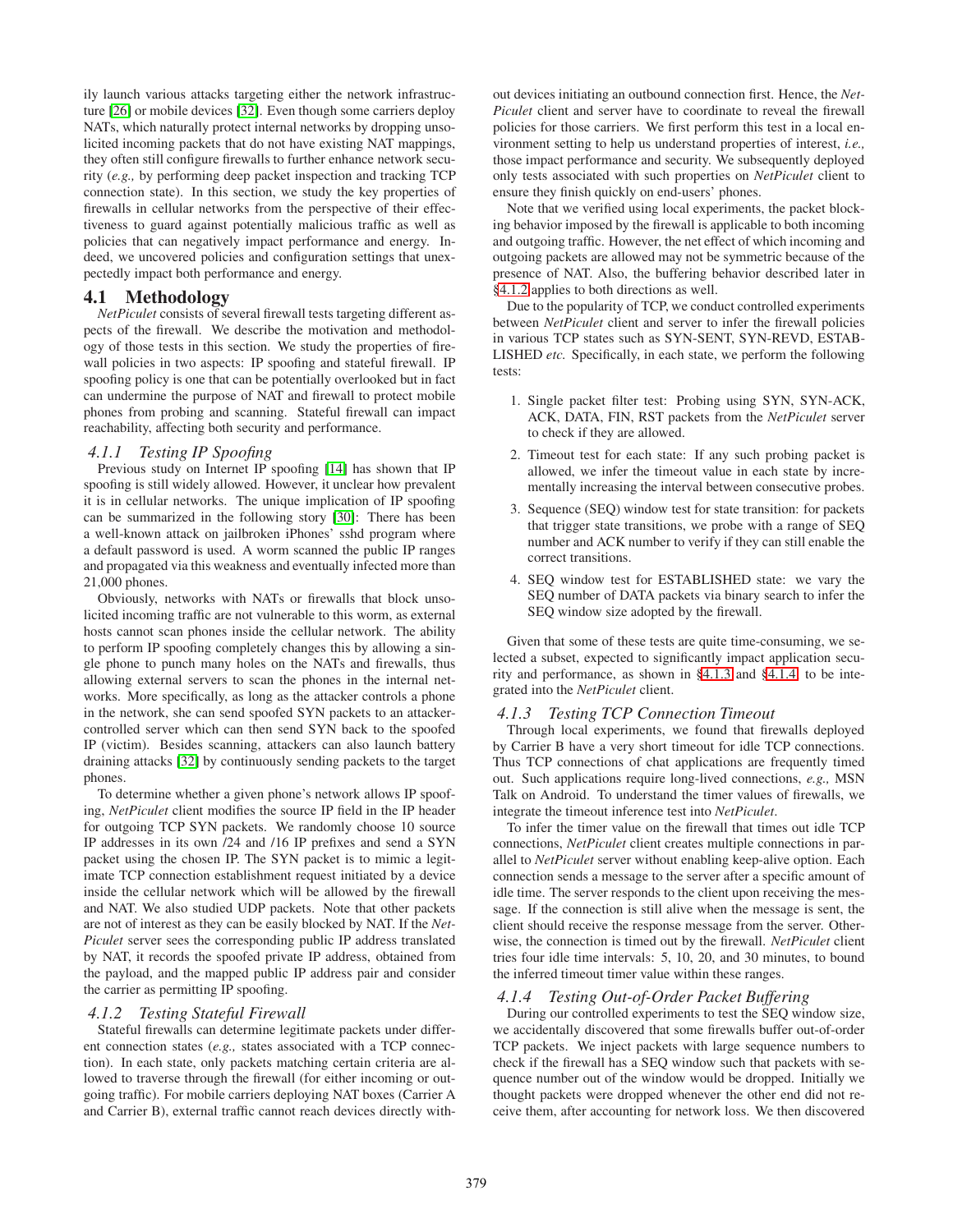that after those missing packets arrive, the injected packets with large sequence numbers are released, indicating the buffering behavior. This ensures packets are delivered in order, most likely motivated by the need to perform deep packet inspection (DPI) to detect security attacks, a feature we found to be available in some commercial routers [\[10\]](#page-11-17). As we discuss later in [§4.3.2,](#page-7-1) this buffering behavior has significant impact on TCP performance in the presence of packet loss. We implement this test in *NetPiculet*.

To realize this test for detecting buffering in both directions, we intentionally drop one packet from the many packets on the sender side, and observe whether there will be any ACK packet received for beyond the lost packet. If there is no response after certain time window (*e.g.,* 5 seconds), we conclude the firewall does buffer outof-order packets. 5 seconds is chosen as it is sufficiently large to account for some of the performance impact on TCP, as described in [§4.3.2.](#page-7-1)

### **4.2 Firewall Characteristics**

We next describe the firewall testing results, including results from both local controlled experiments and tests implemented in the *NetPiculet* client deployed in the wild.

### <span id="page-6-0"></span>*4.2.1 IP Spoofing*

For local experiments, we studied one of the carriers found to allow IP spoofing to quantify how fast one can scan inside a cellular network. We scanned a randomly chosen /24 IP range as fast as possible by sending spoofed SYN packets back to back. We repeat the experiment for 10 times, and the result shows that it takes on average  $2 - 3$  seconds for all IP spoofing packets to be received by the external server, and then  $3 - 4$  seconds are spent for the servers to scan and wait for the response. Note that to receive packets, mobile devices have to obtain radio resource first, which normally takes  $1 - 2$  seconds [\[31\]](#page-11-18). The probing packets will likely experience such delay before reaching the scanned devices. In practice, if the attacker is continuously scanning a large range of IPs, the throughput of spoofing is usually the bottleneck, which we found to be around 90 packets/second. Compared to data packets, we do not find any signs of rate limiting on the spoofed SYN packets, as their throughput numbers are very close. In our scanning of the /24 prefix, we found 54 hosts on average responding to the probing.

*NetPiculet* was able to perform the IP spoofing test in 60 cellular networks, among which 4 allow IP spoofing. Despite the low absolute number, the percentage is still significant: 6.7%. Further, all four carriers are large cellular ISPs, covering U.S. and Europe respectively. Thus they can be profitable targets for attackers. Given that specifications and commercial products are already available [\[11,](#page-11-19) [9\]](#page-11-20) that can prevent IP spoofing at finest granularity (using subscriber information IMSI/MSISDN available in each packet header), it is surprising to see that these four large carriers allow IP spoofing.

We further investigate the range of spoofable IP addresses (/24 and /16). Surprisingly, each of the four carriers allows /24 and /16 to be spoofed. This is likely due to the fact the NAT box is shared at the very high level of the network infrastructure inside the cellular network, usually co-located with GGSN [\[4\]](#page-11-11). We expect IP spoofing prevention to be enforced at GGSNs, as confirmed by commercial products available [\[9\]](#page-11-20) that advertise such features.

#### *4.2.2 Stateful Firewall*

We observe that the stateful firewall policies usually do not strictly follow the TCP specifications (*e.g.,* packets with an invalid ACK number can still traverse the firewall). There are two key reasons for this: (1) It is expensive to check all the low-level details to the degree that a host networking stack does. (2) There are many TCP variants; thus, firewall policies should be flexible enough to accom-



<span id="page-6-1"></span>**Figure 4: TCP State diagram of Carrier A's firewall.**

modate most if not all of them. The latter is an inherent problem of network-based firewalls and intrusion detection systems [\[35\]](#page-11-21). In our study, we found significant variations among the stateful firewall policies adopted by various carriers. Next we explain in detail the key properties of the inferred TCP state machine on the firewalls, which serves as the necessary prelude for discussing their implication.

Figures [4](#page-6-1) shows the TCP state diagram we inferred for the firewalls in Carrier A. Carrier B has a similar diagram except for some minor differences, which can still have significant implications for applications as explained below.

**Carrier A's firewall**: In Figure [4,](#page-6-1) we infer that there are 5 states, slightly different from the TCP states defined on end-host. The figure is fairly self-explanatory. We only highlight the key interesting state transitions identified, as indicated with bold lines.

There are several observations associated with the ESTABLISHED state. We found that even after a legitimate close sequence (FIN, FIN-ACK, ACK), one can still send packets into the cellular networks from external networks, indicating that the firewall did not go back to the CLOSED state. We discuss implications of this unexpected behavior in [§4.3.4.](#page-9-1)

The ESTABLISHED state has an inactivity timer associated with each TCP connection. If the timer expires, the connection state is removed from the firewall and no additional packets are allowed until a new connection is established (starting over from TCP's three-way handshake). This timer value is 1800 seconds which we compare with another carrier and discuss its impact in [§4.3.1.](#page-7-0)

In the ESTABLISHED state, the firewall checks the TCP SEQ of all packets from either direction to ensure that they fall into a window of SEQ from previously seen packets. The problem is that this window size  $\delta$  seems to be statically configured to liberally accommodate packet reordering. As an example, if the server's first packet has SEQ of *n*, the second packet must have a SEQ from  $[n - \delta, n + \delta]$ . The range  $[n - \delta, n]$  is to allow retransmission of lost packets. The range  $(n, n + \delta)$  is to allow out-of-order packets. Dropping them would cause unnecessary retransmission from the sender. Surprisingly, we found that  $\delta$  can be as large as 1G (and sometimes 128K), depending on the types of firewall encountered. We also found that different IP ranges go through different firewalls likely due to different network paths. 128K is normally good enough in today's 3G networks as the *delay* × *bandwidth* is typically capped at  $0.2s \times 4Mbps = 100KB$ , which is smaller than 128KB. However, for future networks such as 4G with higher net-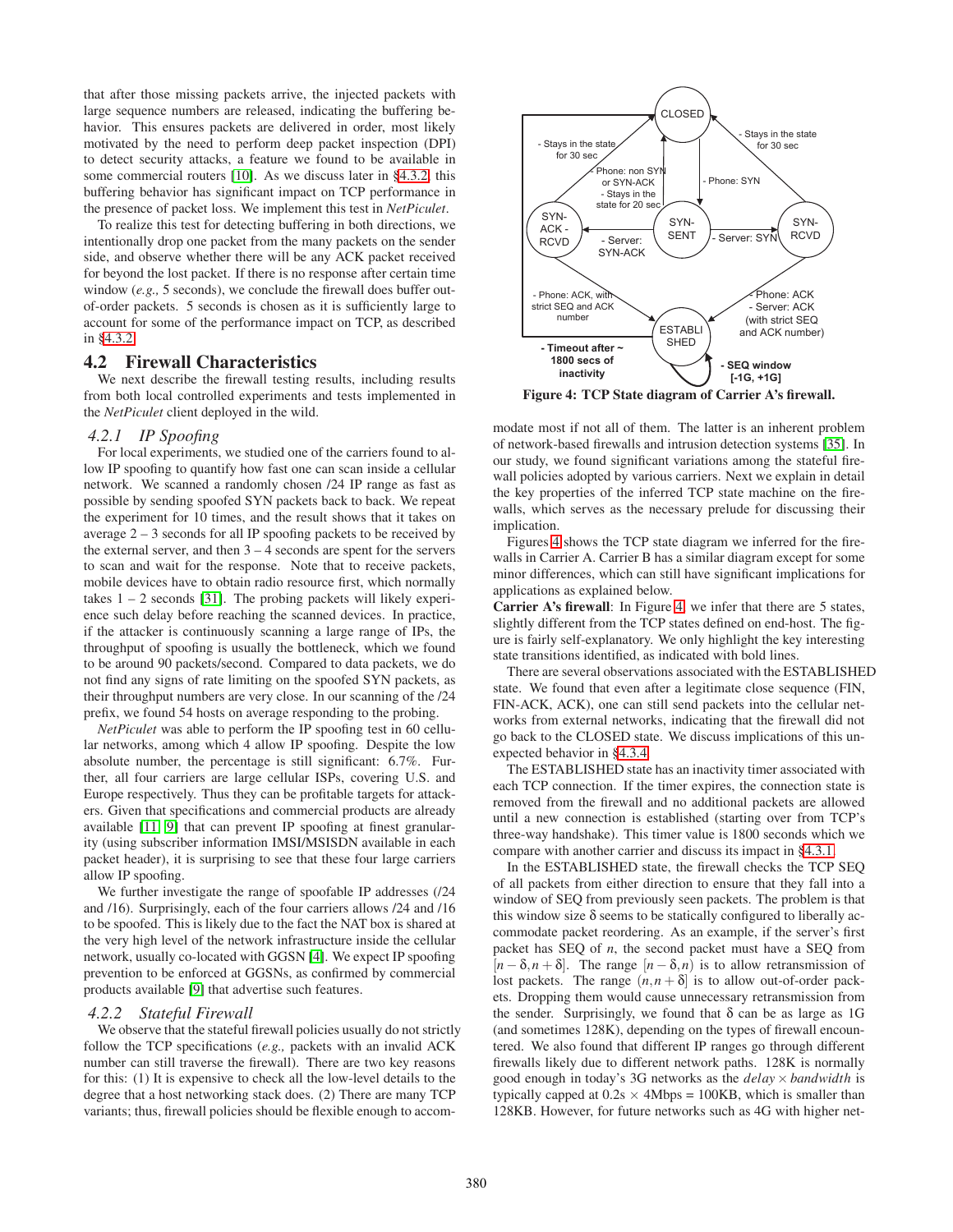| m.<br>min<br>1meou<br> | $\sim$ $\sim$<br>$\mathsf{v}\mathsf{v}$ | $\mathbf{v}$<br>$\overline{\phantom{a}}$<br>a d | 201<br>10 | ິ<br>ີ | $\infty$<br>1U.<br>◡ | T <sub>O</sub> ta <sub>1</sub> |
|------------------------|-----------------------------------------|-------------------------------------------------|-----------|--------|----------------------|--------------------------------|
| 1615                   |                                         |                                                 |           |        | . .                  |                                |

### <span id="page-7-2"></span>**Table 5: Measured TCP timeout timers in cellular network firewalls.**

work capacity, a loss of one packet may cause its following packets overflow the 128KB window and be unnecessarily dropped.

Also, another important finding is that for packets that fall within  $(n, n + \delta)$ , they are not delivered immediately. Instead, they are buffered until in-order packets arrive. This behavior actually leads to security issues as well as performance impact due to unexpected interaction with TCP stack as discussed later in [§4.3.3](#page-9-0) and [§4.3.2.](#page-7-1) **Carrier B's firewall**: Its state diagram closely resembles that of Carrier A's. One major difference is that its firewall is much less restrictive in determining if a TCP connection is established (from SYN-ACK-RCVD and SYN-RCVD to ESTABLISHED). As long as the SEQ of the ACK packet falls into a (-128K, +128K) window from the previous SEQ, the firewall advances the state to ESTAB-LISHED. This may allow fake connections to be established on the firewall. Also, unlike Carrier A's firewall, Carrier B's firewall does not buffer out-of-order packets.

In the ESTABLISHED state, the inactivity timeout value is much smaller (255 seconds) compared to that of Carrier A's, more seriously affecting long-lived connections such as push-based services as elaborated in [§4.3.1.](#page-7-0) In addition, the SEQ window of 128K for the ESTABLISHED state is much smaller compared to Carrier A's.

#### **4.3 Implications and Recommendations**

Given our previous discussions on several interesting observations from the firewall policy inference results, we elaborate on their impact on application performance and security. To quantify such impact we conduct further controlled experiments. We also describe the important implications and recommendations for the firewall.

#### <span id="page-7-0"></span>*4.3.1 Energy Impact of TCP Connection Timeout*

Long-lived connections (*e.g.,* push-based services such as email) assume persistent TCP connections. Given the inactivity timer on the firewall, periodic keep-alive messages must be sent to maintain the connection. Otherwise, applications' ability to receive timely notifications can be impaired. The default TCP keep-alive timer of 2 hours [\[7\]](#page-11-22) is clearly too large to help maintain the connection. In fact, we tested MSN Talk, one of the MSN messenger applications on Android, and discovered that Carrier B's firewall terminates idle connections (using spoofed RST packet) after 255 seconds, forcing the application to re-establish the connection immediately to restore the service. This may appear to be equivalent to sending keep-alive messages but transmitting more data and incurring additional delays.

Table [5](#page-7-2) summarizes the measured TCP timeout timers of various carriers tested by *NetPiculet*. Among the 73 carriers measured, 11 have a timer shorter than 10 minutes, four of them with a timer of only at most 5 minutes. Since radio resource is allocated every time a keep-alive packet is sent for an idle connection, over time such packets can consume significant amount of energy for end devices and also incur high signaling overhead for cellular networks. To quantify the energy impact, we assume a long-lived connection which regularly sends keep-alive to reset the firewall timer right before it is about to expire. We use existing cellular interface power models [\[31\]](#page-11-18) to estimate the ratio of energy spent on keep-alive per day for a common smartphone battery capacity (1350 mhA). While the actual energy consumption may vary across different networks and devices, the overall conclusion that significant energy waste due to small timers shown in Figure [5](#page-7-3) is generally applicable. For example, more than 17% of the battery capacity is spent on keep-



<span id="page-7-3"></span>**Figure 5: The ratio of energy of sending keep-alive messages per day to the battery capacity (1350 mAh).**

alive everyday when the timer is less than 5 minutes, while it drops sharply as the timer becomes longer. The waste is reduced to less than 2% for 30 minute timers.

Network operators must consider an inherent tradeoff when setting the timer for terminating idle TCP connections. On one hand, larger timer values reduce the energy cost and signaling overhead caused by keep-alive packets to maintain the connection. On the other hand, they use up more memory at the firewalls for keeping track of existing connections. Firewalls generally have limited capacity to process concurrent connections; thus, carriers have incentives to set smaller timers to terminate idle connections in order to support more concurrent active users.

It is of interest to investigate the best way for developers to implement push-based services which are becoming more popular. One approach is to use the push service framework in the SDK. Both Apple and Google provide such framework API, which developers can use to implement push based services [\[2,](#page-11-23) [3\]](#page-11-24). The way it works is that when the third-party application server  $\alpha$  has data to push to the mobile device, it informs the push notification server β, which belongs to Apple or Google, β then sends a notification message to the targeted mobile device through a long-lived TCP connection maintained by the framework. The framework provides two benefits. First, since the framework takes care of maintaining the long-lived connection, developers do not need to deal with diverse timer values in different networks. Second, since notifications of different applications share the single long-lived connection, energy cost on the mobile device is lower compared with the case where each application has its own long-lived connection.

It is interesting to note that in Carrier B's network, port 5228 stands out from others with a larger timeout value of 1600 seconds compared to the default of 255 seconds. Port 5228 is actually used by Google's push service framework [\[3\]](#page-11-24) to send notifications. We suspect that Carrier B intentionally makes this optimization for Google, which reduces the overhead of re-establishing the connection repeatedly. However, verified by our experiments, Carrier B only uses the port number to make the distinction. Therefore, developers can take advantage of this port number to obtain a longer connection timeout value.

#### <span id="page-7-1"></span>*4.3.2 Performance and Energy Impact of Buffering*

As described before, some firewalls buffer out-of-order packets within a configured range of sequence numbers and deliver them when in-order packets arrive. Two legitimate cases trigger such buffering behavior: 1) packet loss; 2) packets re-ordered along the path. Normally the first scenario happens much more frequently than the second one. It is worth mentioning that Carrier A, a U.S. nation-wide cellular service provider, shows the buffering behavior, and it buffers out-of-order packets for more than an hour.

**Disabling "TCP fast retransmit"**. A major problem with such buffering behavior is that it disables TCP fast retransmission, which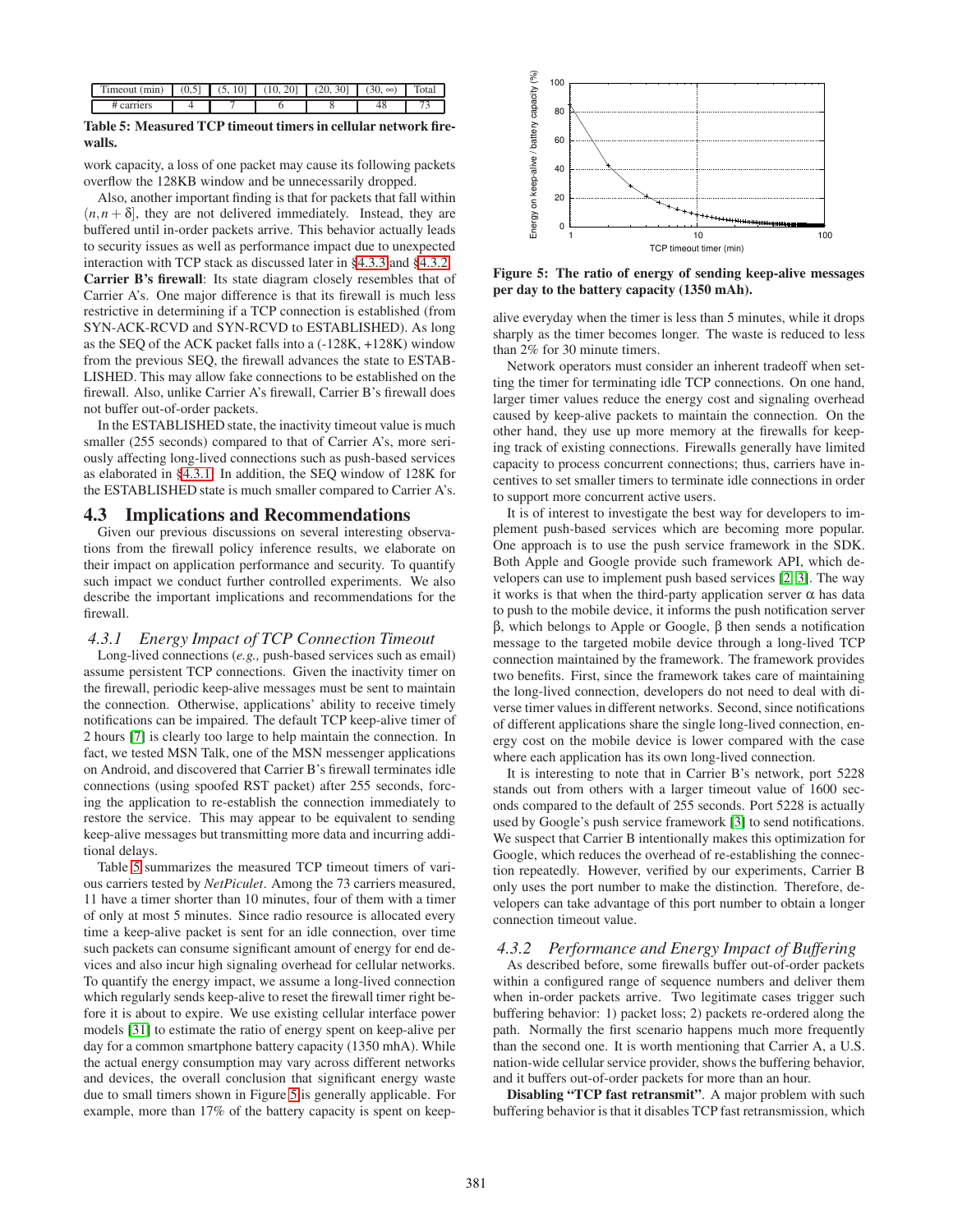

**Figure 6: Sender's TCP sequence numbers monitored on server and client in Carrier A's network.** 

<span id="page-8-0"></span>

<span id="page-8-1"></span>**Figure 8: The average downloading time for 1MB file under different loss rates.**

is used to reduce the time a sender waits before retransmitting a lost segment and without which a sender has to use a timer to detect any lost segment. It works as follows: if a TCP sender receives three duplicate acknowledgements with the same acknowledge (ACK) number, *i.e.,* a total of four ACKs with the same ACK number, the sender can be reasonably confident that the segment with the next higher sequence number was dropped. The sender then retransmits the packet before waiting for its timeout.

Buffering disables fast retransmission because the sender is unable to observe any duplicate ACKs. For instance, if packet 1 is dropped and packets 2, 3, 4 and 5 arrive. The firewall buffers packets 2 – 5 since it never sees 1. This way, the receiver does not see any packets and cannot send any response. As a result, the sender has to resort to timeout-based retransmission.

Figure [6](#page-8-0) illustrates the problem using a packet trace from our local experiment in Carrier A's network. A packet loss occurs at arrow 1, and the sender keeps sending more packets to fill the congestion window. Since the firewall does not see the lost packet, it buffers all the later packets, which are considered out-of-order. The sender thus is unable to get any response from the receiver and has to fall back to time-out based retransmission noted as the gap in the figure.

**Bad interaction with TCP "Protect Against Wrapped Sequence number (PAWS)"**. At arrow 2 in Figure [6,](#page-8-0) the firewall released all the buffered packets upon seeing the retransmitted lost packet. However, those packets were retransmitted later by the sender through slow start, even though they have successfully reached the receiver. We investigated this behavior and found the explanation in RFC [\[24\]](#page-11-25) where PAWS is defined. PAWS uses TCP timestamp to reject potentially old packets that might corrupt an ongoing TCP connection. With TCP timestamp option enabled, the timestamp on the buffered packets was strictly smaller than the timestamp on the retransmitted packet. Consequently the receiver rejected the buffered packets by sending back duplicate ACKs which then triggered the



**Figure 7: The impact of firewall buffering on TCP flow when FRTO is implemented on the sender side.**

<span id="page-8-3"></span>

<span id="page-8-2"></span>**Figure 9: The firewall impact on downloading time for different file size under 1% loss rate.**

following retransmission. The pile of packets at arrow 2 also indicates that the firewall has a limited buffer size. We measured the buffer size to be 10 packets per TCP flow and confirmed the setup with the documentation of commercial routers [\[10\]](#page-11-17).

To quantify the impact of disabling fast retransmit on application performance and energy, we perform controlled experiments to measure the time and energy consumption for downloading files of different size from our server. We use WiFi to emulate the delay of 3G network (400ms RTT derived from a recent study [\[23\]](#page-11-26)) to have full control over the loss rate and firewall configuration. On the hosting server, a small Perl script is used to control the loss rate by randomly dropping packets with certain probabilities. To emulate the firewall buffering behavior for the same TCP flow, the script buffers the first 10 packets (as we observed in Carrier A's network) with sequence number larger than the packet previously dropped intentionally and drops the remaining ones. Upon receiving a retransmitted packet with the same sequence number as the intentionally dropped packet, it releases all the buffered packets. We vary the loss rate from 0 to 5% and download each file 10 times under each setting.

Figure [8](#page-8-1) shows that even with a loss rate of 1%, the downloading time for a 1MB file is increased by 50% due the firewall buffering behavior. And the degradation is worse with higher loss rate. Under the same loss rate, the buffering has less impact on smaller files. As shown in Figure [9](#page-8-2) compared with normal loss without firewall, the firewall incurs 21% extra delay for a 100KB file while 44% increased delay for 500KB files for a loss rate of 1%. However, a recent study [\[1\]](#page-11-27) points out that TCP-based streaming applications that typically send large amount of data contribute to majority of smartphone traffic. So the overall network performance could be significantly affected by firewall with such buffering behavior. Note that the cellular radio interface always stays in high power state during the entire download process. Even when there is no traffic during RTO, the interface still remains in high power state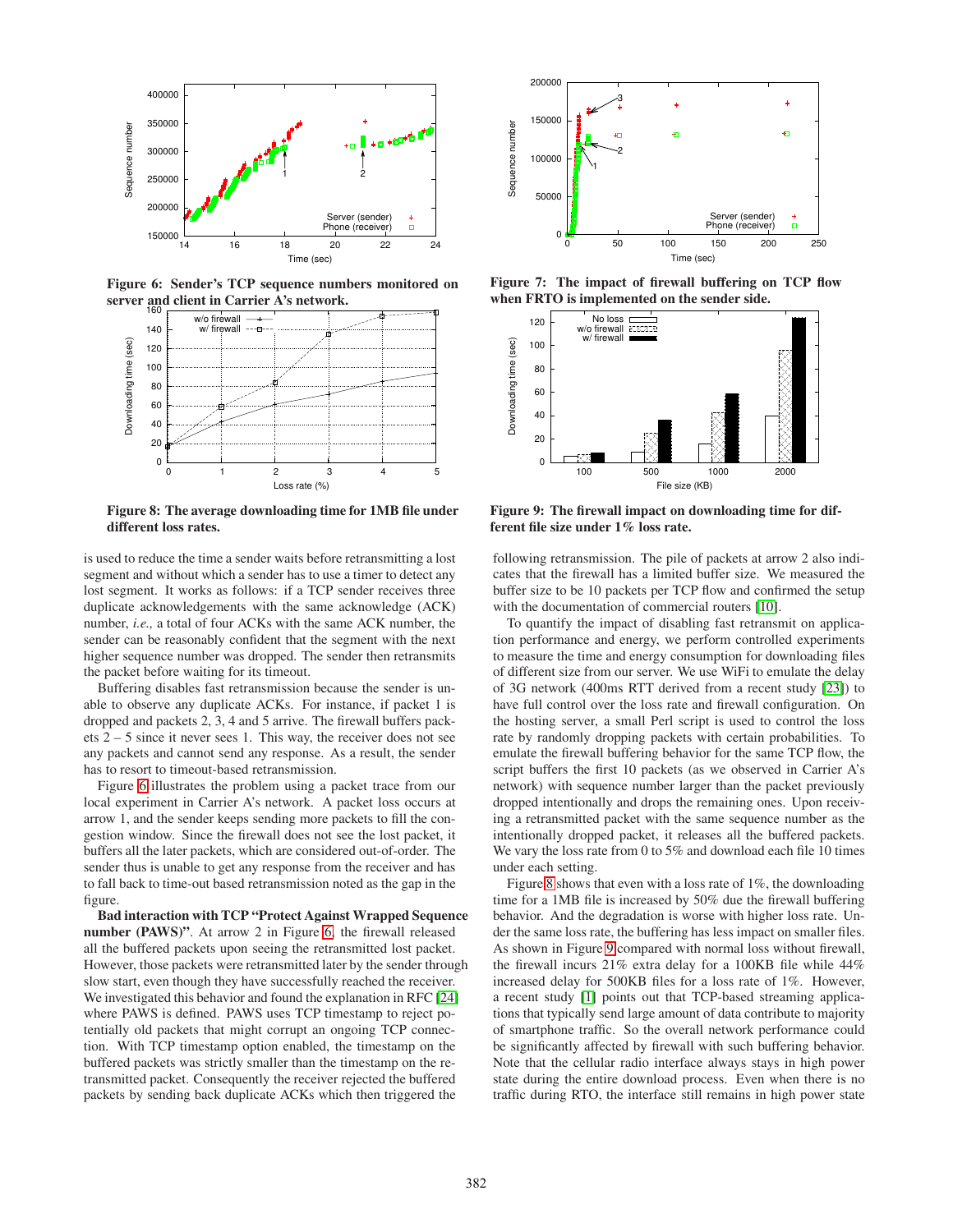due to the tail time [\[31\]](#page-11-18). The energy consumption for downloading the same amount of data increases almost linearly with the downloading time.

### **Bad interaction with "TCP Forward RTO-Recovery (F-RTO)"**

Since PAWS makes the buffered packets useless to the receiver, we were wondering whether letting the receiver accept the buffered packet would reduce the negative impact of buffering on TCP performance. Therefore, we disabled the TCP timestamp option on the sender side and repeated the experiments to measure the downloading time. Surprisingly, we found the TCP connection almost hung up after a single packet loss. As we figured out later, it is due to the bad interaction between buffering and F-RTO, a TCP extension defined in RFC [\[33\]](#page-11-28).

F-RTO is designed to detect spurious TCP retransmission timeouts which cause unnecessary retransmissions when no segments are lost. After a spurious retransmission timeout, the late acknowledgments of the original segments arrive at the sender, usually triggering unnecessary retransmissions of the entire window of segments. This can happen when, for instance, some mobile networking technologies introduce sudden delay spikes on transmission due to actions taken during a hand-off.

When a retransmission timeout (RTO) occurs, the F-RTO sender retransmits the first unacknowledged segment as usual. Deviating from the normal operation after a timeout, it then tries to transmit new, previously unsent data, for the first ACK that arrives after the timeout given that the ACK advances the window. If the second ACK that arrives after the timeout also advances the window, *i.e.,* acknowledges data that was not retransmitted, the F-RTO sender declares the RTO as spurious and exits the RTO recovery. However, if either of the next two ACKs is a duplicate ACK, no sufficient evidence is found for a spurious RTO. The F-RTO sender retransmits the unacknowledged segments in slow start similar to the traditional algorithm.

This behavior is illustrated in Figure [7.](#page-8-3) A packet loss occurred at arrow 1, marked on the figure. The sender keeps sending about 30 more packets to fill the congestion window, 10 of which are buffered at the firewall, the rest dropped due to buffer space constraints. At arrow 2, the sender retransmits the lost packet after retransmission timeout which triggers the buffered packets to be released (since it is now in-order). The receiver then receives 11 packets including the retransmitted one. At this point, the sender behaves according to F-RTO. At arrow 3, instead of retransmitting unacknowledged packets in the congestion window, it now tries to transmit new, previously unsent data. If no duplicate ACKs are received, the sender can save the unnecessary effort of retransmitting the unacknowledged packets. However, this optimization fails to consider the case where the newly transmitted packets are buffered at the firewall causing no ACKs to be received. Later, the sender has to repeat the entire process of F-RTO again and further transmit new, previously unsent data. As we can see in the figure, in each round, the retransmission timeout is doubled with only one packet successfully delivered, effectively rendering the connection useless. And this is triggered by only a single packet loss shown by arrow 1.

The fundamental problem here is that this F-RTO algorithm does not expect packets to be buffered by the firewall for so long. Intuitively, one way to address this issue is to limit the buffering time to a small value  $(e.g., < 1s)$ . However, we found that firewalls with Intrusion Prevention Systems (IPS) capability must examine or perform deep packet inspection (DPI) on in-order packets before they can be delivered to provide strong security guarantees. Indeed, many such IPS boxes are sold today by major vendors such as Cisco [\[10\]](#page-11-17). At the moment, we did not observe other carriers implementing similar buffering policy yet, but we did observe consistent buffering behavior from 14 users in 8 U.S. states. Further, this behavior can become more prevalent in the future due to increasing security concerns for mobile cellular networks. Since F-RTO was implemented in Linux kernel 2.6.22 in 2007, the majority of Linux servers are likely impacted.

In summary, regardless of the TCP timestamp option, the buffering behavior always disables the TCP fast retransmission which can degrade TCP performance significantly. If the TCP timestamp option is enabled, it can have bad interaction with PAWS. Without the TCP timestamp option, it can have adverse interaction with F-RTO, seriously rendering the TCP connection completely useless.

#### <span id="page-9-0"></span>*4.3.3 Exploiting Large Sequence Number Window*

We have discussed the property of a SEQ window  $[-\delta, +\delta]$  on the firewall to allow legitimate TCP packets through while blocking potentially malicious packets. In general, this window size should not be much bigger than the receiver window size, which is mostly 64K or 128K in most smartphone operating systems today (with the TCP window scaling option). For Carrier A, the window of [-1G, +1G] is too large. This allows arbitrary data packets to be injected assuming the knowledge of the 5 tuple, since the data packets are being buffered instead of being dropped immediately.

As the firewall can buffer 10 packets at most, an attacker can equally spread 40 data packets across the 4G SEQ space where at most 10 of them are buffered at (0, +1G]. Some of the buffer space can be occupied by legitimate packets that arrive out of order. To simplify the discussion, we assume for now that attackers can occupy all the 10 buffer slots. In this case, a TCP connection will always be injected with a packet with any payload within at most 100MB of data transfer. On average, about 50MB of data transfer is needed. The likelihood of success is much higher if this attack is attempted concurrently on many users and at different times of the day. Given that it takes only 40 packets for one trial, it is fairly cheap to blindly launch such attacks. For example, every 500 trials, an attacker can with high probability succeed at least one connection within 500KB of data transfer. Therefore, the large sequence number window property of such firewalls effectively amplifies the severity of blind data injection attacks [\[12\]](#page-11-29) against TCP. TCP connections which transfer more data are especially vulnerable. The effect of this attack varies depending on different types of applications. For file downloading, it can corrupt the file content and render it unusable or even dangerous (imagine an executable file with altered instructions). For video streaming, however, a single corrupted packet can be tolerated by the video codec without much problem.

### <span id="page-9-1"></span>*4.3.4 Flaws with Closing TCP Connections*

For Carrier A, when the state transitions to the CLOSED state, the server can still send SYN packets continuously to drain the phones' battery even though the phone has invoked socket close() on its side. This is because some state is not properly de-allocated by the firewall and NAT, which operate independently. More specifically, the NAT still keeps an entry for the previous connection which gets cleaned up only after 20 seconds of timeout if it sees FIN packets. It is easy to keep resetting the timer by sending a packet every 20 seconds. The firewall always allows an incoming SYN packet as it treats it as a new connection. By maintaining the state at the NAT and the firewall, a malicious server can keep sending packets to the phone that it previously communicated with to drain its battery, even though the phone has already closed the connection. Such battery-draining attack can cause up to 22.3 times energy consumption and deplete the battery within several hours [\[32\]](#page-11-14).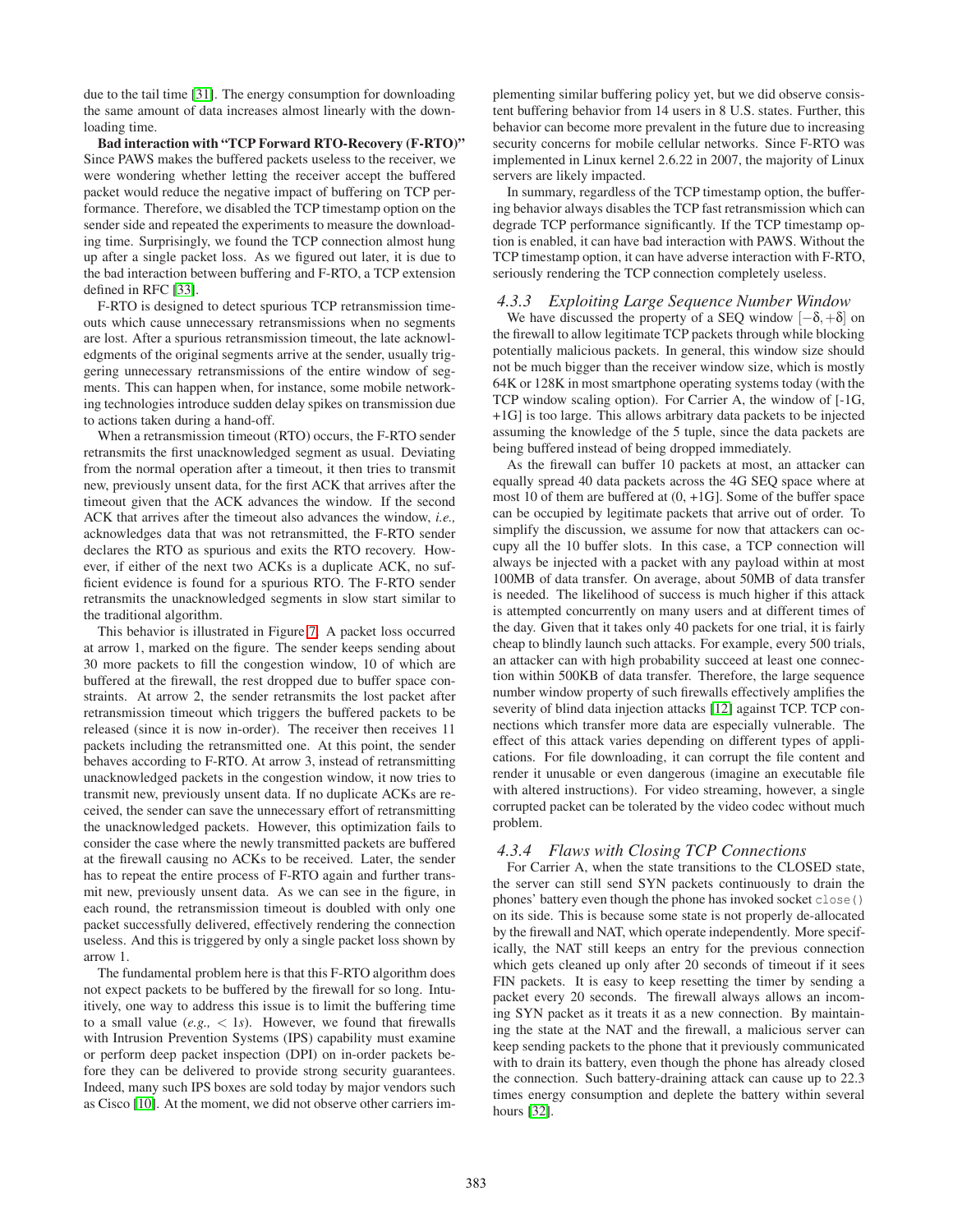Due to the same problem, the back-to-back connections using the same five tuple could be delayed up to 25 seconds. As a consequence, the whole process of NAT mapping discovery (described in [§3.1.1\)](#page-2-0) could take more than three minutes. Comparing the packet traces dumped from both the server and client, we noticed that the SYN packets sent by the client to create new connections are dropped in the network during the delayed time duration.

# **4.4 Summary**

Next we summarize the key findings for the firewall study.

- We discovered that 4 of 60 cellular networks allow IP spoofing, which can make hosts vulnerable to scanning and battery draining attacks even though they are behind the firewall and NAT.
- We discovered 11 of 73 carriers set the TCP inactivity timeout to be less than 10 minutes, which can cost significant amount of energy in maintaining long-lived connections used by push-based services. For carriers, we recommend a 30 minute timeout value. For application developers, we suggest they follow the push service framework in SDK where multiple services share a single persistent connection.
- We discovered the TCP out-of-order buffering behavior in some firewalls causing several unexpected interaction with common TCP behavior defined in the TCP specifications, leading to degraded performance and energy waste. Reducing the buffering time or increasing the buffer size both have negative impact on security. Thus, there is an inherent tradeoff between performance and security.

# **5. DISCUSSION**

As we demonstrate throughout the paper, inappropriate middlebox policies have severe impact on application performance, mobile device energy consumption, and network security. With all the potential impact in mind, carriers should take the responsibility to carefully avoid bad middlebox policies in their networks. Due to some constraints (*e.g.,* cost and security), sometimes they have to configure policies which may not be friendly to applications. However, working towards a neutral network environment, instead of concealing those policies they should inform network users and application developers on the middlebox policies and their associated impact. Despite our focus on cellular network policies, our methodologies for inferring NAT and firewall policies and the identified implications of such policies are also applicable to wired networks. For example, time-dependent NAT mapping may also exist on the Internet, and the new traversal scheme we proposed can be used to traverse such NATs. Firewalls on the Internet may also buffer outof-order TCP packets, and the resulting bad interaction with TCP extensions would still hold. We leave it as future work to monitor those policies on the wired networks. We notice that some of the bad policies are identified only in a few carriers, but our findings are still valuable in preventing operators from falling into the same pitfalls in the future. The measurement results could also change over time as carriers modify the policies or upgrade their network devices. In this case, our tool can still monitor such policy changes in the long run.

# **6. RELATED WORK**

We heavily draw on prior work on NAT characterization and traversal. MacDonald *et al.* [\[27\]](#page-11-30) defined in an IETF draft a few key attributes of NAT box, *e.g.,* mapping, filtering, and binding time, as well as their corresponding tests. NUTSS [\[22\]](#page-11-0) demonstrated the feasibility of TCP NAT traversal through a combination

of tricks including port prediction, IP address spoofing, and TCP packet forgery. Ford *et al.* [\[20\]](#page-11-2) identified a few important properties relevant to NAT traversal and measured them in the wild. In parallel, Guha and Francis [\[21\]](#page-11-4) tested nearly 100 commercial NAT boxes and compared the effectiveness of several NAT traversal solutions. Majority of the NAT boxes they studied exhibit predictability in port allocation. Makinen and Nurminen [\[28\]](#page-11-31) measured the NAT properties from one vantage point in each of the six cellular networks. They suggested that the existing NAT traversal techniques would work in cellular networks without modifications. In contrast, we discovered some previously unknown NAT properties not handled by existing techniques and proposed new solutions accordingly. Our focus is on cellular ISPs, and by releasing *NetPiculet* to mobile users, we covered significantly more carriers and users.

While providing security and flexibility in IP address allocation, middleboxes have been shown to have undesirable performance impact on Internet users and content providers. They can inflate transaction time, disrupt long-lived connections, and reduce TCP throughput [\[13\]](#page-11-5). A follow-up study revealed that middleboxes may also interfere with ECN negotiation, MTU discovery, and IP and TCP options [\[29\]](#page-11-32). More recently, Casado and Freedman [\[17\]](#page-11-33) investigated web clients behind middleboxes by injecting active content. They find most NATs cover a small number of hosts and their IP addresses are stable over at least several days. They also devised a suite of classifiers for detecting hosts behind middleboxes. In contrast, our work focuses on the middlebox behavior in cellular networks and reveals the implications on radio energy consumption, a unique perspective in cellular network context.

Besides the characterization work focusing on the usage of middleboxes, several studies investigated various security issues in cellular networks. Compared to their wired counterparts, cellular networks have relatively scarce network resource, making them vulnerable to various DoS attacks. Some attacks can be carried out by exploiting the complex and heavy-weight procedure of establishing a communication channel between a handset and the cellular infrastructure. Serror *et al.* found the paging channel can be easily overloaded in CDMA networks [\[34\]](#page-11-6), Traynor *et al.* proposed attacks abusing the setup and teardown processes between mobile devices and base stations in GPRS/EDGE networks *et al.* [\[36\]](#page-11-7), and Lee *et al.* showed well-timed traffic can trigger excessive radio resource control messages [\[25\]](#page-11-8). Compared with these studies that identified and exploited resource bottlenecks, our work sheds light on the feasibility of such attacks in real cellular networks that are protected by middleboxes. Moreover, we discovered some unexpected behavior of middleboxes, which can make cellular networks and devices vulnerable.

The popularity of cellular data network has inspired a growing number of measurement studies in this area as well. WindRider [\[8\]](#page-11-34) proposed to capture network neutrality violations by monitoring application and system information on mobile devices. A previous study [\[23\]](#page-11-26) leveraging dataset from a deployed mobile application compared the network and application performance of four major U.S. cellular carriers with the inputs from over 30,000 mobile users. Falaki [\[19\]](#page-11-35) collected traces from 255 users and observed dramatic diversity in their usage behaviors. Our work differs in its emphasis on middlebox characteristics and implications on mobile users.

# **7. CONCLUSION**

We have presented *NetPiculet*, the first system that effectively discovers cellular network policies focusing on NAT and firewall policies. Beyond the known properties of such middleboxes, we also focus on unique aspects of cellular networks as they impact mobile devices, mobile application developers, and cellular ISPs